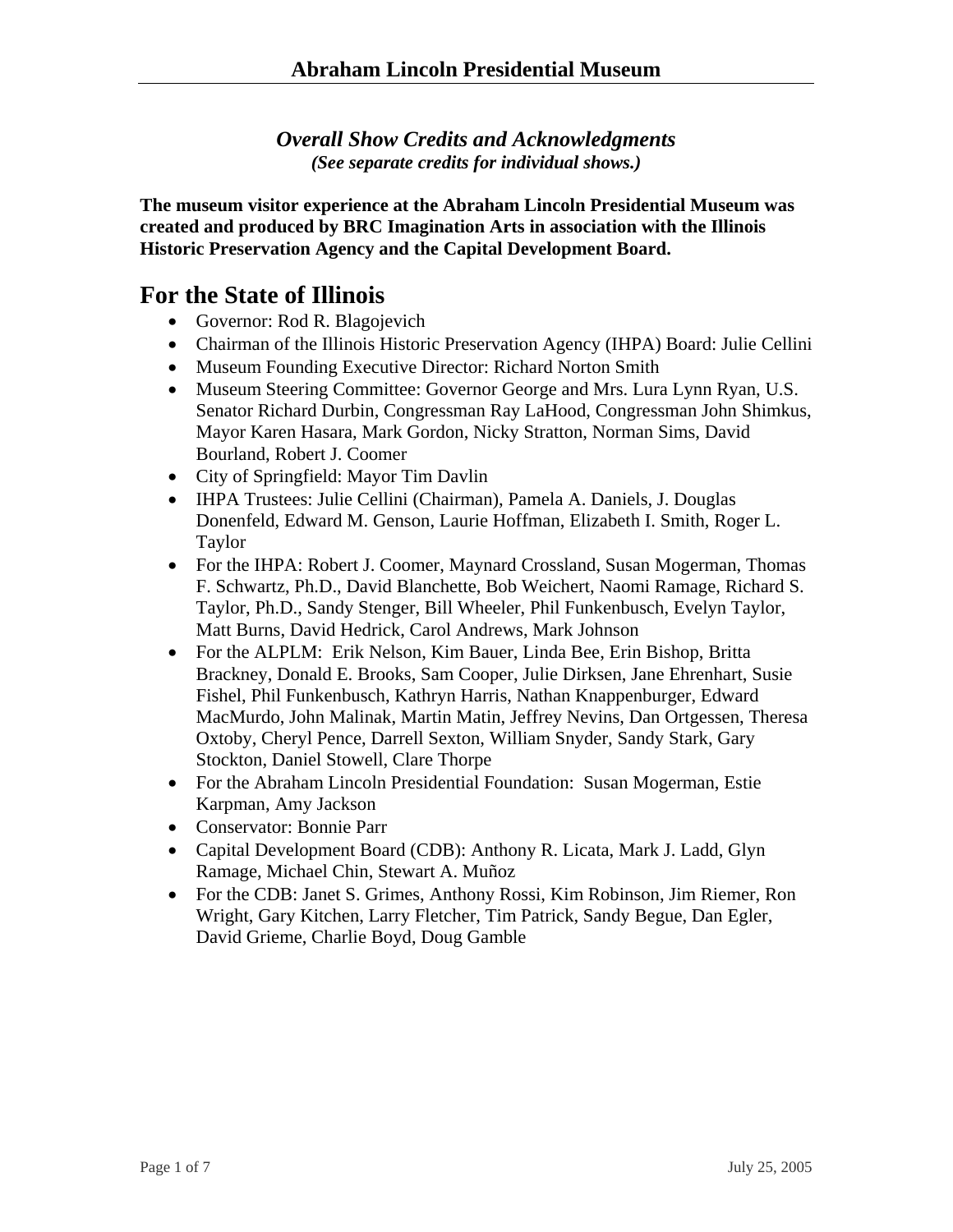### **Facility Construction**

- CDB Construction Manager: Gary Kitchen
- Museum Facility Architects: Hellmuth, Obata + Kassabaum, Inc.
- General Contractor: Siciliano, Inc.
- Electrical Contractor: Egizii Electric Inc.
- Structural Engineer: Hanson Professional Services Inc.
- Temperature Controls: Alpha Control Works
- Sprinklers: Automatic Fire Sprinkler, LLC
- Civil Engineer: Berutti and Associates, Inc.
- Telecommunications: Central Management Services
- Code: Code Consultants, Inc.
- Food Services: Dennis G. Glore, Inc.
- Mechanical and Electrical Engineering: EDM Incorporated
- Heating: Gingher Process Piping, Inc.
- Landscape Architect: Massie, Massie and Associates
- Plumbing Engineers: McDonough-Whitlow Consulting Engineers
- Ventilation: R.J. Power Plumbing and Heating Co., Inc.
- Acoustics: Shen, Milsom and Wilke, Inc.
- Security: Simplex Grinnell, Kroll Schiff and Associates
- Plumbing: T. A. Brinkoetter and Sons, Inc.
- Building Signage: Kiku Obata and Company
- Public Relations: Edelman
- Fire Marshals: Charles Hanselman, Jack Ahern, Ken Wood, and Thomas Armstead
- With the talents and skills of The Central Illinois Building and Construction Trades Council

# **Content Historians**

Supervising Historian:

• Thomas F. Schwartz, Ph.D., Illinois State Historian

#### ALPLM Historians

- Jean H. Baker, Ph.D., Goucher College
- Kim Matthew Bauer, Abraham Lincoln Presidential Library and Museum
- Rodney O. Davis, Ph.D., Lincoln Studies Center, Knox College, Lincoln scholar
- David Herbert Donald, Ph.D., Harvard University
- Kathryn Harris, Abraham Lincoln Presidential Library and Museum
- Edna Greene Medford, Ph.D., Howard University
- Mark Johnson, Illinois Historic Preservation Agency
- Phillip Shaw Paludan, Ph.D., University of Illinois at Springfield
- James A. Rawley, Ph.D., University of Nebraska at Lincoln
- Ronald D. Rietveld, Ph.D., California State University at Fullerton
- Richard S. Taylor, Ph.D., Illinois Historic Preservation Agency
- Wendy Hamand Venet, Ph.D., Georgia State University
- Douglas L. Wilson, Ph.D., Lincoln Studies Center, Knox College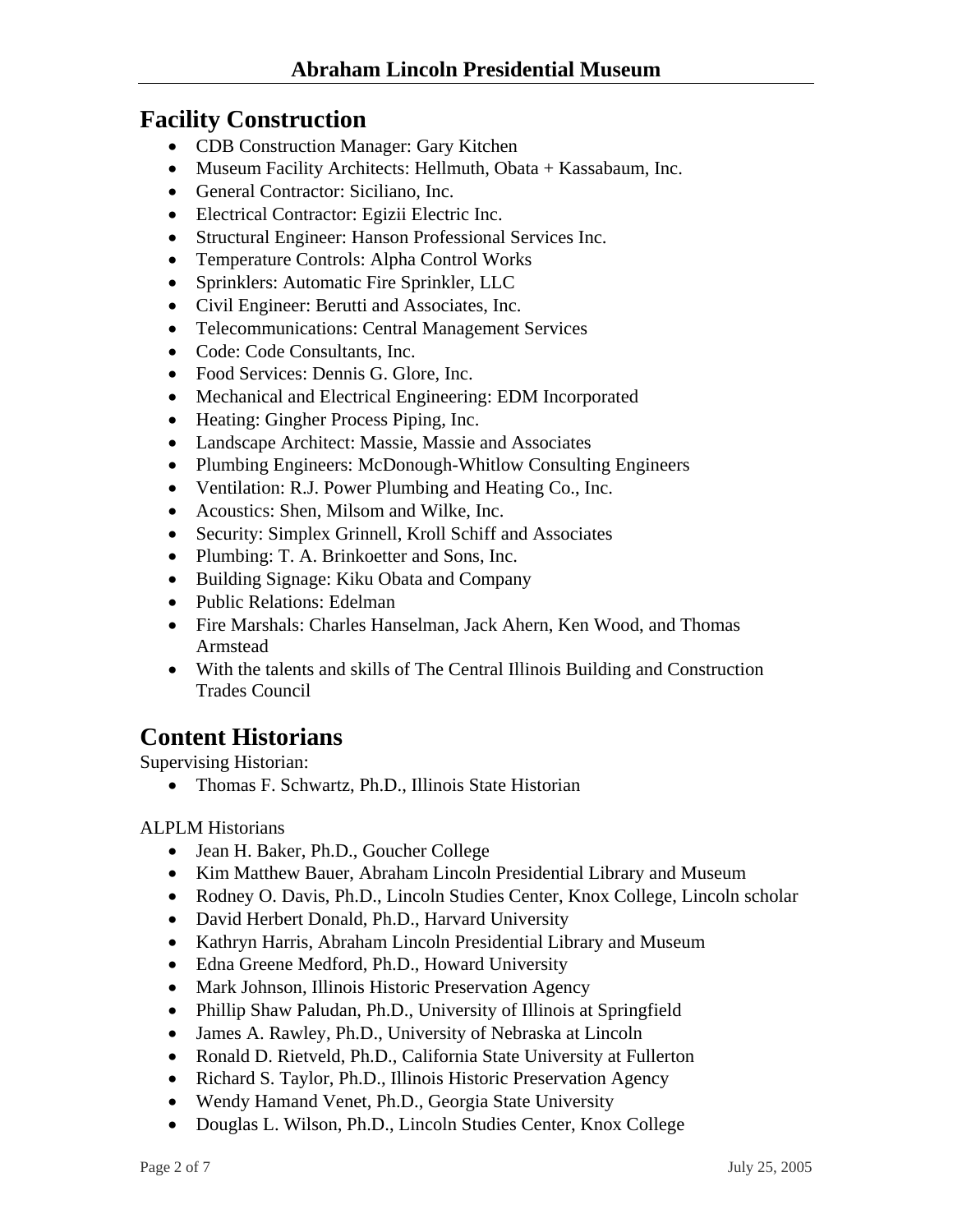Advising Historians

- James Barber, National Portrait Gallery, Washington, D. C.
- Christy S. Coleman, Charles H. Wright Museum of African American History
- Cullom Davis, Professor of History Emeritus, University of Illinois at Springfield
- Gary Gallagher, Ph.D., University of Virginia
- James O. Hall, Lincoln Assassination Scholar
- Paul Hawke, Battlefield Protection Program, National Park Service
- Frances H. Kennedy, The Conservation Fund, Civil War Preservation Trust
- David Lowe, Civil War Sites Advisory Commission, National Park Service
- James M. McPherson, Ph.D., Princeton University
- Michael Musick, National Archives, Washington, D.C.
- Mark E. Neely Jr., Ph.D., Pennsylvania State University
- Brian Pohanka, Civil War Historian
- Gordon Rhea, Civil War Historian
- John Rhodehamel, Huntington Library
- Richard Norton Smith, Abraham Lincoln Presidential Library and Museum
- Edward Steers, Ph.D., National Institute of Health
- Louise Taper; Lincoln Collector and John Wilkes Booth Authority

Illinois School Teachers/Advisors:

- Pamela Daniels (Fourth Grade Teacher)
- Bill Ulmer (Teacher, Chapman Junior High School)
- Bonnie Heidinger (Teacher, Anna-Jonesboro High School)

National and State Park staff

- Sheila Blodgett, Looking for Lincoln
- Norman Hellmers, National Park Service, Site Superintendent, The Lincoln Home National Historic Site
- Mike Capps, Historian, Lincoln Boyhood Home

Resources and Institutions providing research and support

- The Bob Bullock Texas State History Museum, Austin, Texas
- National Civil Rights Museum, Memphis, Tennessee
- Downtown Springfield, Inc., Springfield, Illinois
- Dwight D. Eisenhower Presidential Library and Museum, Abilene, Kansas
- Edwards Place, Springfield, Illinois
- Ford's Theatre National Historic Site, Washington, D.C.
- Franklin D. Roosevelt Presidential Library and Museum, Hyde Park, New York
- Museum of the American West, Los Angeles, California
- George Bush Presidential Library and Museum, College Station, Texas
- Gerald R. Ford Library and Museum, Grand Rapids, Michigan
- Griswold Conservation Associates, LLC, Beverly Hills, California
- Truman Presidential Museum and Library, Independence, Missouri
- Herbert Hoover Presidential Library and Museum, West Branch, Iowa
- United States Holocaust Memorial Museum, Washington, D.C.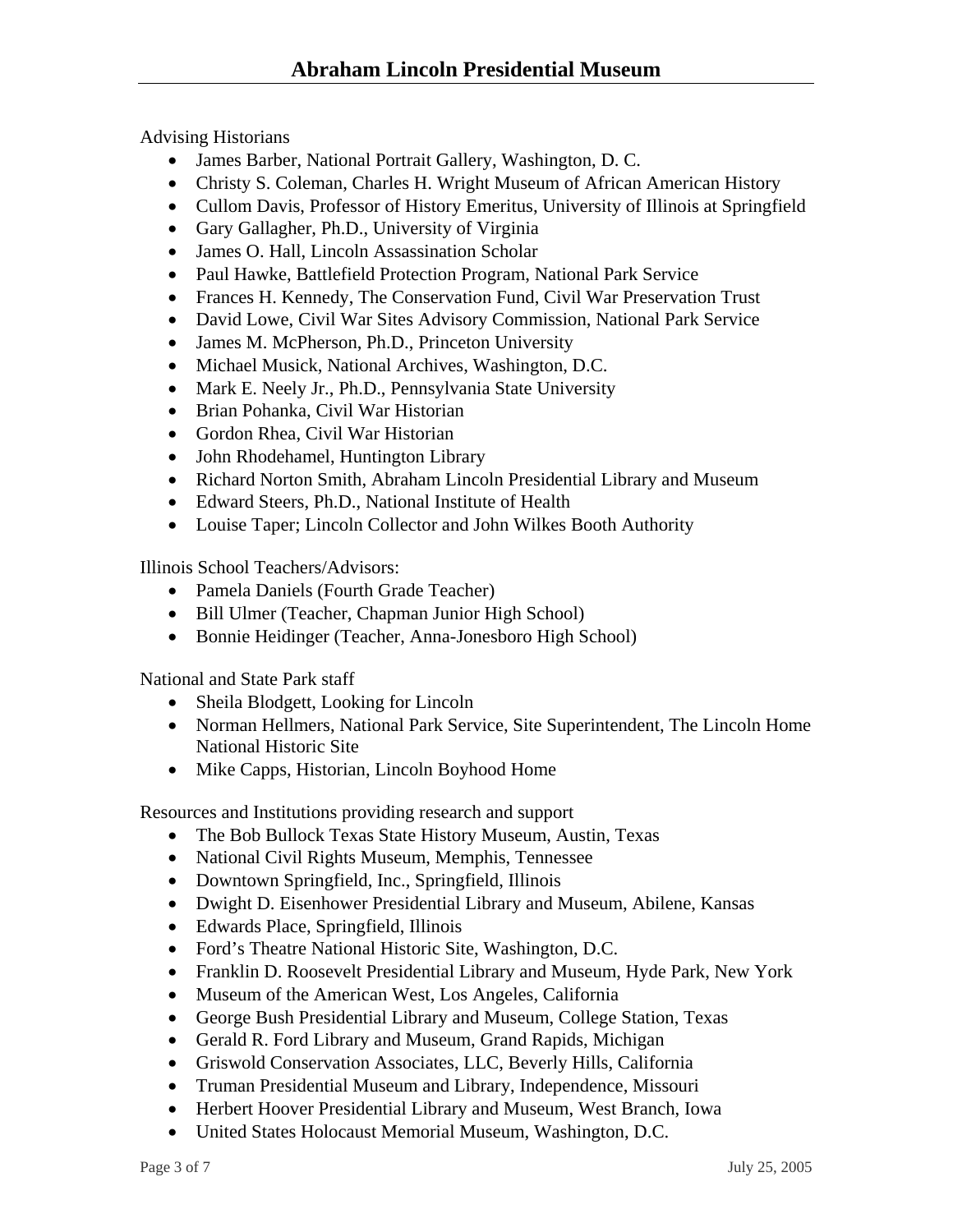- Illinois State Historical Library, Springfield, Illinois
- Jefferson Davis Home and Presidential Library, Biloxi, Mississippi
- John F. Kennedy Presidential Library and Museum, Boston, Massachusetts
- Kunhardt Productions, New York, New York
- Library of Congress, Washington, D.C.
- Lincoln Boyhood National Memorial, Spencer County, Indiana
- Lincoln Home National Historic Site, Springfield, Illinois
- Lincoln Log Cabin State Historic Site, Lerna, Illinois
- Lincoln Tomb State Historic Site, Springfield, Illinois
- Lincoln-Herndon Law Offices State Historic Site, Springfield, Illinois
- Lincoln's New Salem State Historic Site, Petersburg, Illinois
- Looking for Lincoln, Springfield, Illinois
- Lyndon Baines Johnson Presidential Library and Museum, Austin, Texas
- Mashantucket Pequot Museum and Research Center, Mashantucket, Connecticut
- Mt. Pulaski Courthouse State Historic Site, Mount Pulaski, Illinois
- Charles H. Wright Museum of African American History, Detroit, Michigan
- National Museum of American History, Washington, D.C.
- National Museum of Health and Medicine, Washington, D.C.
- Old State Capitol State Historic Site, Springfield, Illinois
- Postville Courthouse State Historic Site, Lincoln, Illinois
- Richard Nixon Library and Birthplace, Yorba Linda, California
- Ronald W. Reagan Presidential Library and Museum, Simi Valley, California
- Springfield, Illinois Convention and Visitors Bureau, Springfield, Illinois
- Union Station, Springfield, Illinois
- Vandalia Statehouse State Historic Site, Vandalia, Illinois
- The White House, Washington, D.C.

# **Museum experience designed, created and produced by BRC Imagination Arts.**

- Executive Producer: Bob Rogers
- Senior Project Manager: Tisa Poe
- Project Managers: Heather Riekels, Friend Wells
- Installation Managers: Catherine Moulton, Kirk Winterroth
- Facility Interface Coordinator: Kevin Jenkins
- Executives: Jim Warren, Tom McDonald, Delia Johnson, Scott Ault, Rob Wyatt, Jeff Rosen, Donna Davidson
- Business Affairs: Christopher De Ande, Carmel Owens
- Vice President of Production: Marci Carlin

Media

- Creative Directors: Bob Rogers, Charles Otte
- Writers: Bob Rogers, Rich Procter, Darroch Greer, Chris Ellis, Christy S. Coleman, Thomas F. Schwartz, Ph.D., Charles Otte, Ray Greene, Tisa Poe, Sean Moor, Richard Norton Smith
- Show Directors: Bob Rogers, Charles Otte, Chris Ellis, Tony Mitchell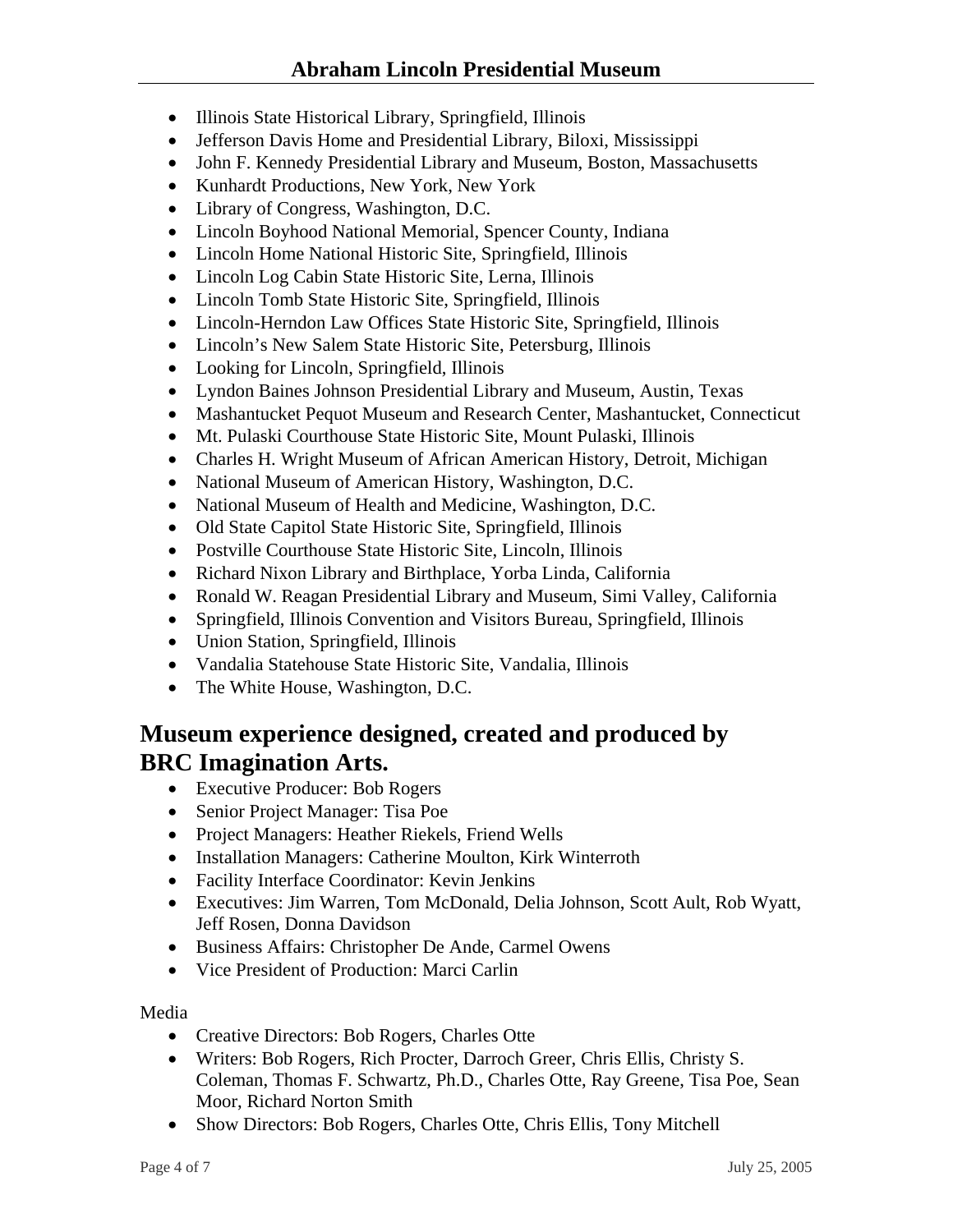- Staging Director: Danny Hartigan
- Researcher: Darroch Greer
- Media Line Producers: Thom Randmaa, Tony Mitchell, Heather Riekels, Suzy Vanderbeek
- Cinematographers: Reed Smoot, Mehran Salamati, John Ealer, Ethan Phillips
- First A.D.s: Judy Tanke, Ethan Phillips
- Storyboard Artists: Michelle Perone, Stan Kuo
- Editors: Ray Greene, Chris Ellis, Kish Mackin, Amber Pfeiffer, Chris Eggleston, Dan Lawrence, Marshall Harvey, Chris Devcich, Susan Demsky-Horiuchi, Jennifer Van Goethem, Liza McDonald
- Post Production Services: RPG Productions, Laser Pacific, HTV, The Post Group
- Sound Effects Engineer: Alan Rankin
- Sound Effects Assistant Engineer: Glynna Grimala
- Producers for Soundelux: Amanda Wyatt, Becky Allen
- Voice of Lincoln: William Schallert
- With the talents of: Richard Doyle, Corey Burton, Doug Hale, Darroch Greer, and many others

Music

- Music Composed, Arranged and Conducted by: David Kneupper, Ph.D.
- Music performed by: Northwest Sinfonia Orchestra, The Non Stop Choir, Eight Hand String Band
- Recording and Mixing Engineer: Mike Farrow
- Score Preparation: James Sale

Design

- Original Concept Design: Christian Lachel, Scott Ault, Rob Wyatt, Bob Rogers, Eric Parr, Chuck Roberts
- Production Design: Eric Parr, Chuck Roberts
- Art Directors: Yael Pardess, Sarah Halpern, Taki Shimojima
- Lighting Design: Fabian Yeager, Mark Andrew, Chris Collins, Mike Neal, Nancy Shaw
- Costume Design: Tina Haatainen, Christina Wright
- Show Set Lead: April Johnson
- Show Set Designers: Judy Bradbury, Stan Kuo, Emmanuel Buenaventura, Kevin Cardani, John Douglass, Peter Hyde, Michael Millar, Glenn Modina, Leon Reed
- Graphic Design and Production Manager: Stephanie Sakkab
- Original Artwork: Keith Rocco, Gregory Manchess, Darek Gogol, Miles Teves, Topper Helmers, Christian Lachel, Danilo Montejo, David Krentz, Michael Jurdan, John Pritchett, Nancy Seruto, Tina Haatainen
- Digital Artists: Tyson Blackmon, Robert Conner, David Goodwin, Stefani Palmer, Meghan Rogers, Arlet Shirvanian, John Townley
- Scale Models: Bob Baranick, Richard Hale, Stan Kuo

Production, Sets and Systems

• Show Systems Managers: Tom Tait, Carl Hartzler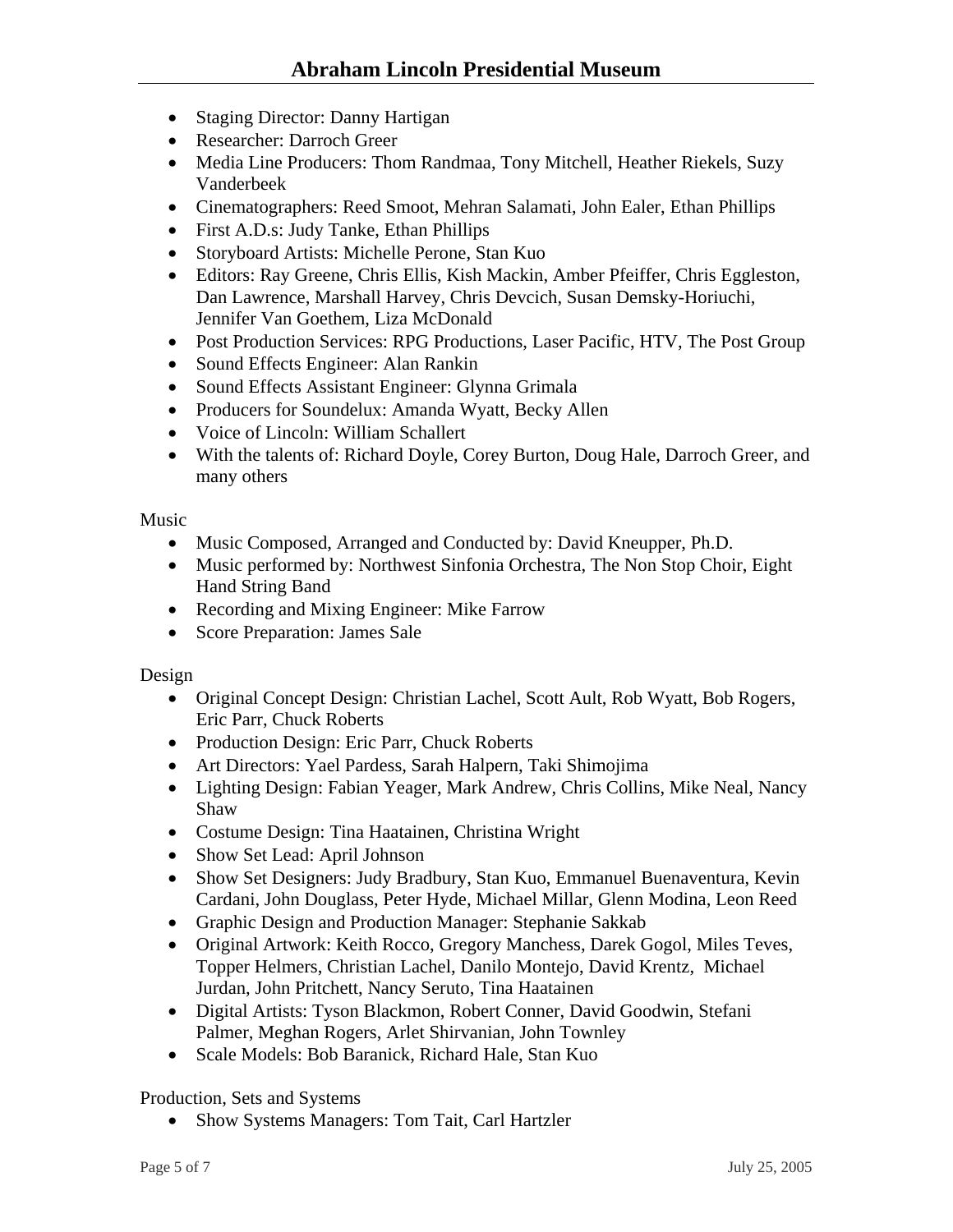- Fabrication Managers: Sameer Kawash, Patrick Weeks, Lisa Nash, Stephen Doolittle, Don Scott
- Additional support: Mike Chisman, Rick Harbour
- Production Coordinators: Jennie Rowell, Janet de Paiva, Hillary Heath, Barbara Picking, Melissa Altman, Zachary Johnson, Jaime Dyas, Marie Matheny
- Production Assistants: Jim Cutler, Shanee Edwards, Brian Kivlen, Lydia Montes, Ana Reyes, John Rogers, Justin Rubin, Edwin Salas, Jimmie Session
- Archivists: Ann Bowman, Hillary Heath, Stephen Rebori
- Additional Research: David Bradstreet, Sridhar Dasari, Amy Gutierrez
- Senior Accountant: Doug Sarver
- Accounting: Chris Dagne, Brendel Geddes, Gina Reyes, Jacqueline Session, Peggy Ingham
- Administrative: Karen McGee, Melissa Schulman, Nikia Morales
- IT: Chris Dagne
- Facilities: Dee Miles

Vendors

- Sound Supervision and Sound Editorial: Soundelux Design Music Group
- Media Effects and Animation: Stan Winston Studios, Harvest Moon Studios, ACME, Lightbenders
- Mechanical Effects: Rando Productions, Inc., Technifex
- Set Construction: The Nassal Company, Scenic View, Lexington Scenery
- Trees: Brees Studio
- Figures: LifeFormations, Inc.
- Show Lighting: Candela Controls, Egizii Electric Inc.
- Show Systems: Electrosonic, MediaMation, Edwards Technologies, Inc.
- Costume Construction: Muto Little, Christina Wright, Wendy K. Osman, Judy Gregory
- Artifact Cases: Glasbau Hahn
- Theater Rigging: J.R. Clancy
- Systems Engineer: David Crater
- Jewelry: Studio Art Metal Shop
- Children's Area Consultant: White Hutchinson Leisure and Learning Group
- Scenic Backdrops and Murals: Superior Backings, Adirondack Scenery, FX Cartel, Brees Studio
- Additional Fabrication: Alfieri Studios, CRC-Costume Rental Corporation, Industrial Model and Design, Pro Sound CA, Inc., Renegade Effects Group, Weidman Gallery, Bryant Stove and Music, Inc.
- Lighting Fixtures: D'Lights, Hevi Lite, Rinaudo's Reproductions
- Plaque Graphic Design: Hunt Design
- Graphics Fabrication: Geograph Industries, Inc.
- Marquee Fabrication: General Theming Contractors, Ltd.
- Glass: Noremac Sales
- Transportation: Mehdi Mahramzadeh, Smart Van
- Operational Consultants: Mike King, LEDO International, Bob Lamb, ORCA Consulting, Lynn Denton, Jim Walker